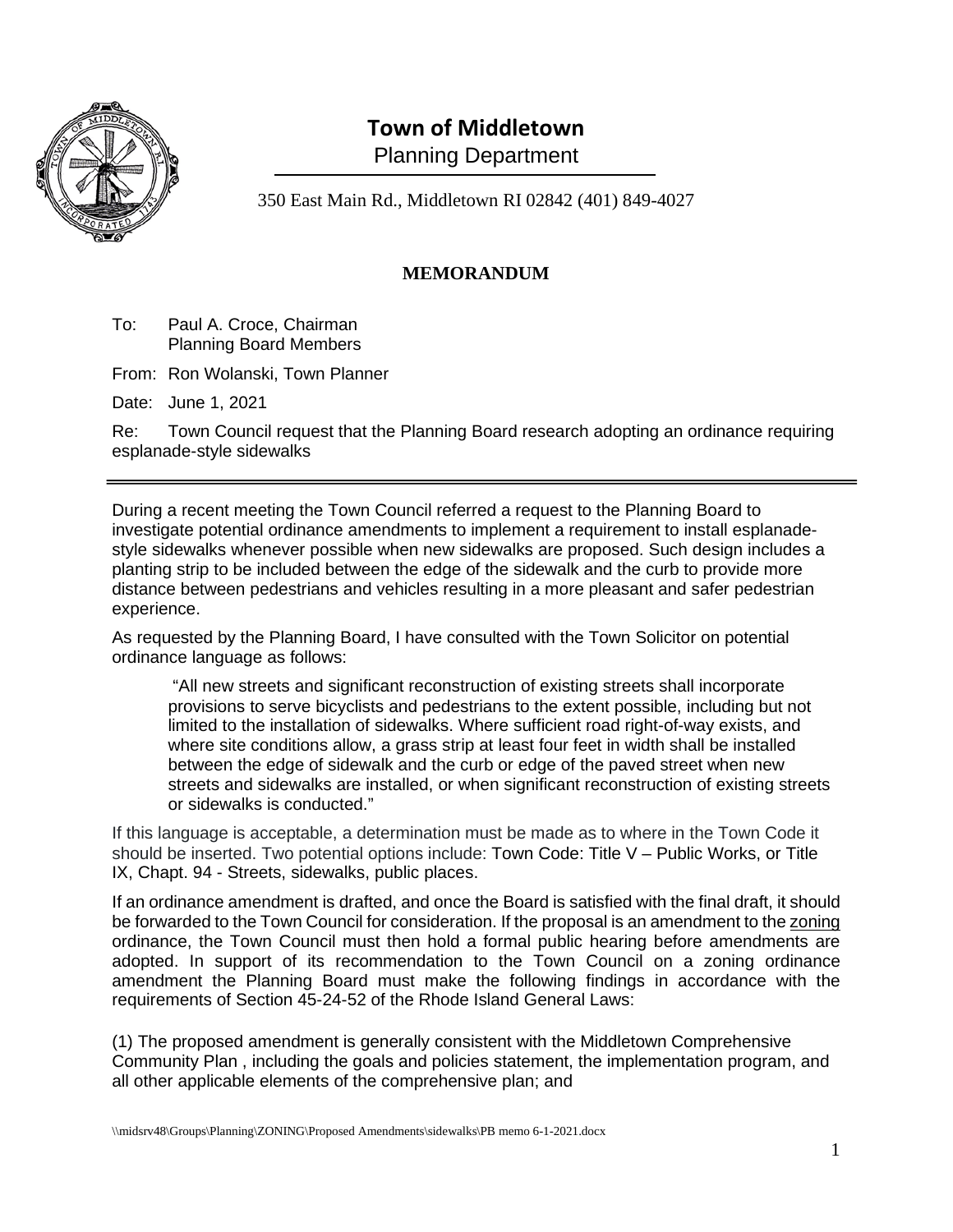(2) This recommendation is made in recognition and consideration of each of the applicable purposes of zoning, as presented in § 45-24-30 RIGL

Please contact me with any questions.

cc. Town Solicitor